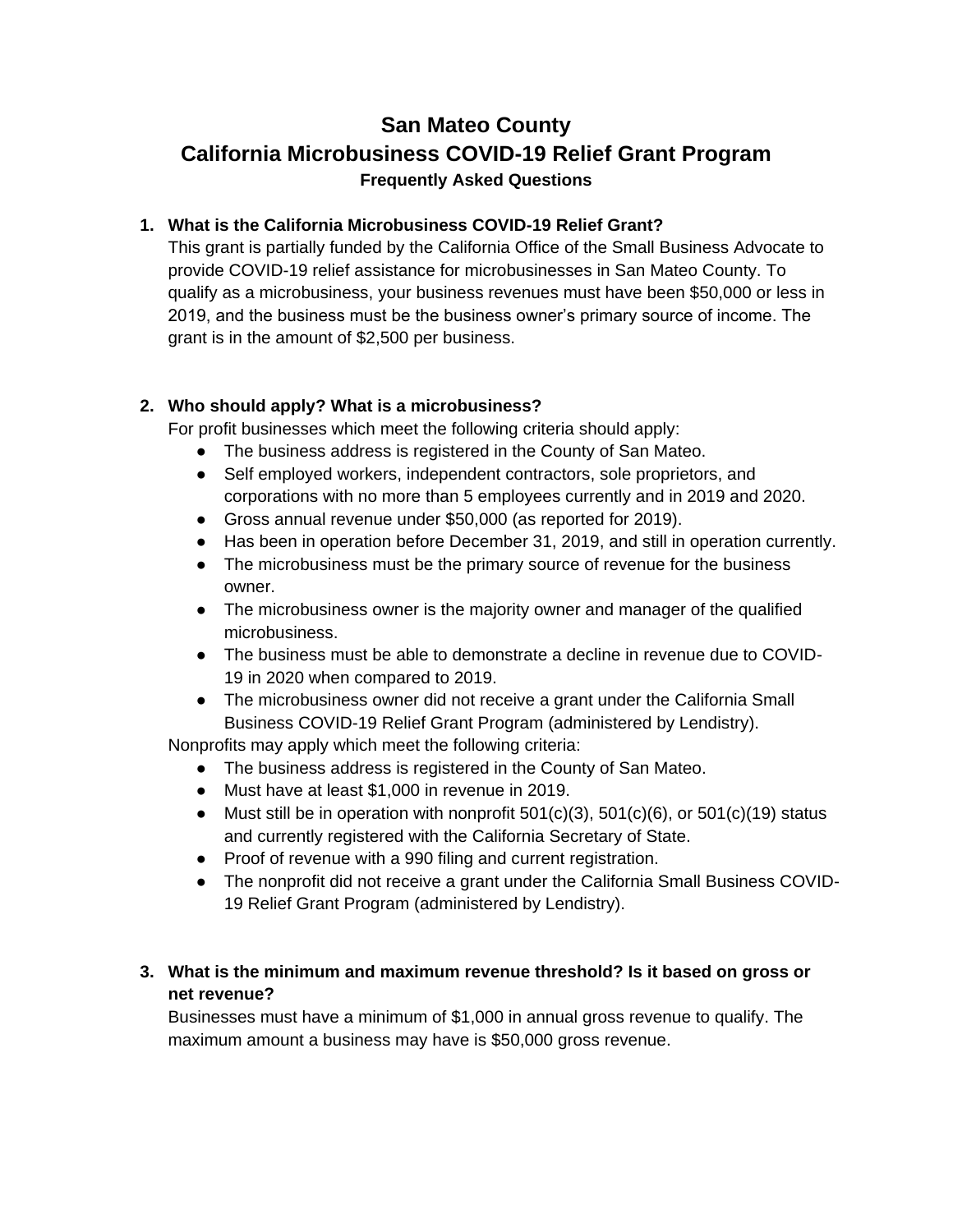## **4. Do I need to be a US citizen or legal resident to apply?**

No, citizenship status is not an eligibility requirement. Undocumented business owners who can provide evidence of eligibility and required documentation (related to the business) may apply.

## **5. What can the California Microbusiness COVID-19 Relief grant funds be used for?**

- For the purchase of new certified equipment including, but not limited to, a cart.
- To invest in working capital.
- For application for, or renewal of, a local permit including, but not limited to, a permit to operate as a sidewalk vendor.
- For payment of business debt accrued due to the COVID-19 pandemic.
- For costs resulting from the COVID-19 pandemic and related health and safety. restrictions, or business interruptions or closures incurred as a result of the COVID-19 pandemic, as defined in subdivision (l) of Section 12100.83.

## **6. Are there income restrictions?**

Yes: the business must have \$50,000 or less in income during the 2019 calendar year, and it must be the business owner's main source of income. Household income does not matter.

**7. Does the microbusiness income include household income such as a spouse's income, or is it limited to the microbusiness only?**

The microbusiness owner's primary source of income must be the business. Household income is not included.

# **8. If a microbusiness received a grant from their respective county, can they still apply for this state grant?**

**Yes, they can still apply for this grant.** Past receipt of a county or federal grant program does not disqualify applicants from receiving a grant from California Small Business COVID-10 Relief grant program; however, funds cannot be used to cover the same expenses for the same period that the PPP/EIDL funds covered. Applicants cannot have received a grant from the California Small Business COVID-19 Relief Grant Program. To check if you have received a state grant, visit this website: https://business.ca.gov/about/publications/

## **9. Are nonprofits eligible for the program?**

Yes, nonprofits are eligible for this grant program if they comply with all eligibility requirements of the program, including having made a minimum of \$1,000.00 in gross revenue during the 2019 taxable year.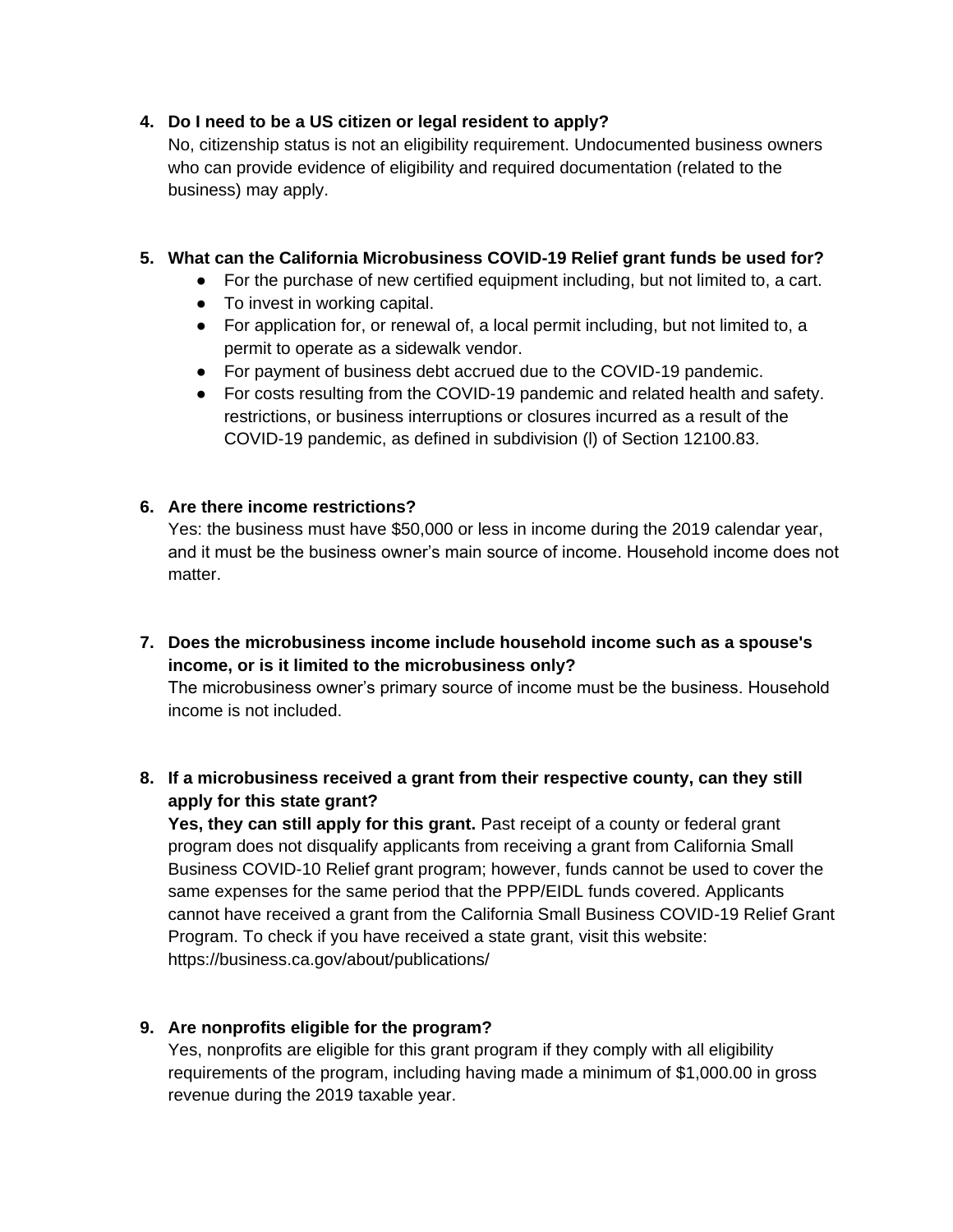#### **10. Will I have to pay the money back?**

No, these relief grants will not require repayment. However, you will receive a 1099 for federal tax reporting and fraud may result in prosecution.

#### **11. When will the application open and close?**

The first round opened on March 11, 2022, and closed April 11, 2022. If there are still available funds after the first round, applications will be accepted on a rolling basis until all funds are awarded.

#### **12. How can I apply?**

To begin the application process, complete the eligibility form below:

- English[:](https://forms.gle/7nkQLkZdp1AFonJ16) <https://forms.gle/7nkQLkZdp1AFonJ16>
- Spanish: <https://forms.gle/bUsdSsP7h1iHc22d6>
- Tagalog: <https://forms.gle/HNRQYFX2rFGcpknS9>
- Chinese: <https://forms.gle/BrnNQkcwhJobQEih7>

#### **13. Who can I contact with questions?**

If you have any questions, please contact Amanda Anthony at [smcgrantapplication@rencenter.org.](mailto:smcgrantapplication@rencenter.org)

Support hotlines for application assistance (available weekdays between 9:00am - 4:00pm) - leave a message if you do not reach a person! English: 650-321-2193 x 1103 Spanish: 650-829-4660 Chinese: 888-262-7552 Tagalog: 415-766-7059

#### **14. Can I apply in person?**

Yes, you can stop by the Economic Advancement Center at 366 Grand Ave, South San Francisco, CA, between 10am and 4pm every day and fill out the eligibility form or application online with support.

#### **15. Will the application be available in languages other than English?**

Yes, the eligibility form and application is available in Spanish, Simplified Chinese and Tagalog.